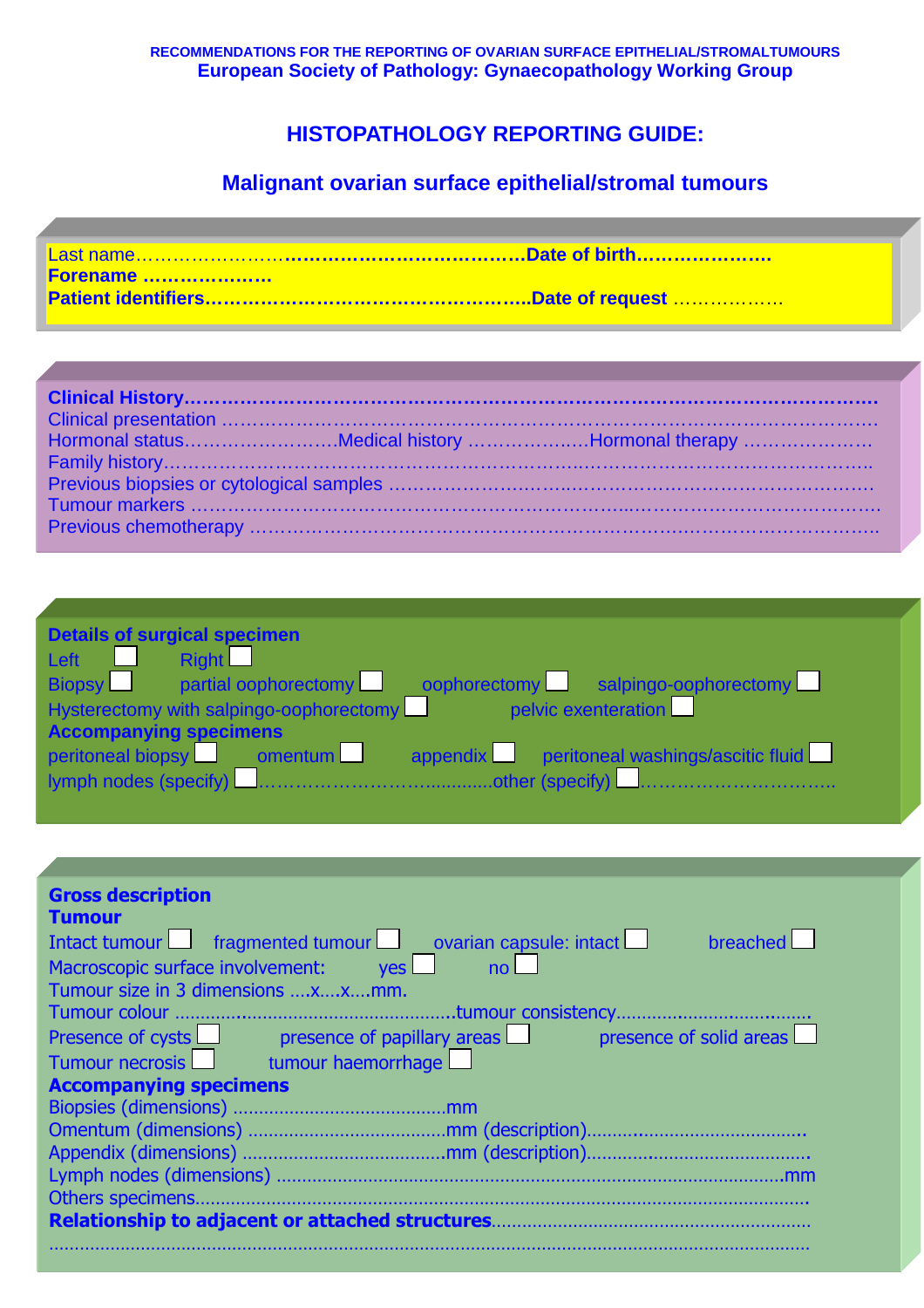|   | Data to be included in the final pathology report - I                       |
|---|-----------------------------------------------------------------------------|
|   | Histological type (World Health Organization (WHO) 2002 classification (15) |
| ٠ |                                                                             |
|   | <b>Serous tumours</b><br><b>Malignant</b><br>$\bullet$                      |
|   | Adenocarcinoma                                                              |
|   | Surface papillary adenocarcinoma                                            |
|   | Adenocarcinofibroma                                                         |
|   | <b>Borderline tumours</b>                                                   |
|   | <b>Papillary cystic tumour</b>                                              |
|   | Surface papillary tumour                                                    |
|   | Adenofibroma, cystoadenofibroma                                             |
|   | <b>Benign</b><br>$\bullet$                                                  |
|   | Cystadenoma                                                                 |
|   | Papillary cystadenoma                                                       |
|   | Surface papilloma                                                           |
|   | Adenofibroma and cystadenofibroma                                           |
|   | <b>Mucinous tumours</b>                                                     |
|   | <b>Malignant</b>                                                            |
|   | Adenocarcinoma                                                              |
|   | Adenocarcinofibroma                                                         |
|   | <b>Borderline tumours</b>                                                   |
|   | <b>Intestinal type</b>                                                      |
|   | <b>Endocervical-like</b>                                                    |
|   | <b>Benign</b>                                                               |
|   | Cystadenoma                                                                 |
|   | Adenofibroma and cystadenofibroma                                           |
|   | <b>Endometrioid tumours</b>                                                 |
|   | <b>Malignant</b>                                                            |
|   | Adenocarcinoma                                                              |
|   | Adenocarcinofibroma                                                         |
|   | Malignant Mullerian mixed tumour                                            |
|   | Adenosarcoma                                                                |
|   | Endometrioid stromal sarcoma (low grade)                                    |
|   | Undifferentiated ovarian sarcoma                                            |
|   | <b>Borderline tumours</b>                                                   |
|   | <b>Cystic tumour</b>                                                        |
|   | Adenofibroma and cystadenofibromal                                          |
|   | <b>Benign</b>                                                               |
|   | Cystadenoma                                                                 |
|   | Adenofibroma and cystadenofibroma                                           |
|   | <b>Clear cell tumours</b>                                                   |
|   | <b>Malignant</b>                                                            |
|   | Adenocarcinoma                                                              |
|   | Adenocarcinofibroma                                                         |
|   | <b>Borderline tumours</b>                                                   |
|   | <b>Cystic tumour</b>                                                        |
|   | Adenofibroma, cystoadenofibroma                                             |
|   | <b>Benign</b>                                                               |
|   | Cystadenoma                                                                 |
|   | Adenofibroma and cystadenofibroma                                           |
|   | <b>Transitional cells tumours</b>                                           |
|   | <b>Malignant</b>                                                            |
|   | Transitional cell carcinoma (non-Brenner type)                              |
|   | <b>Malignant Brenner tumour</b>                                             |
|   | <b>Borderline tumours</b>                                                   |
|   | <b>Borderline Brenner tumour</b>                                            |
|   | <b>Benign</b><br><b>Brenner tumour</b>                                      |
|   | <b>Squamous cell tumours</b>                                                |
|   | Squamous cell carcinoma                                                     |
|   | <b>Epidermoid cyst</b>                                                      |
|   | Mixed epithelial tumours (specify components)                               |
|   | <b>Malignant</b>                                                            |
|   | <b>Borderline</b>                                                           |
|   | <b>Benign</b>                                                               |
|   | Undifferentiated and unclassified tumours                                   |
|   | Undifferentiated carcinoma                                                  |
|   | Adenocarcinoma, not otherwise specified                                     |
|   |                                                                             |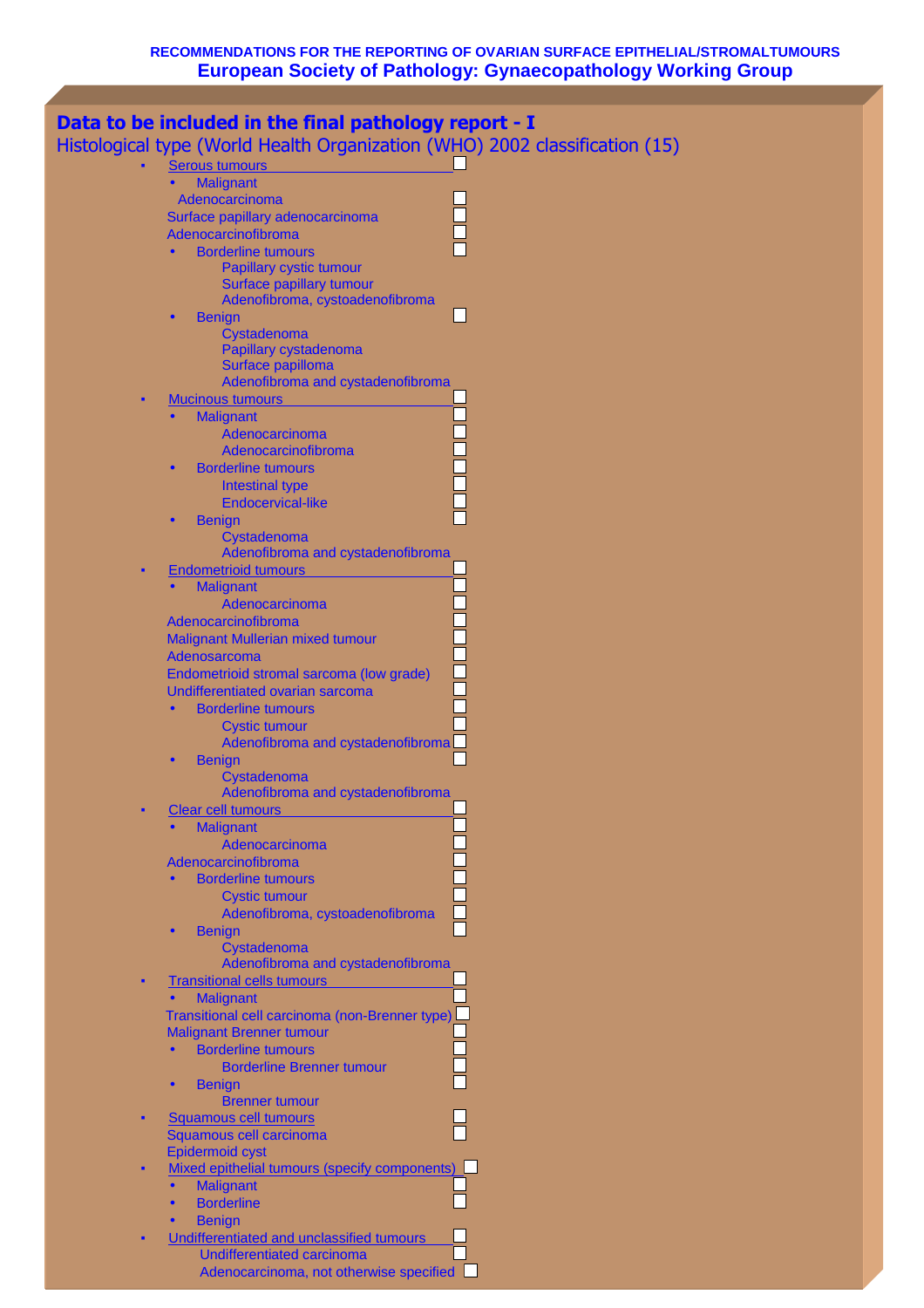| Data to be included in the final pathology report - II                                                                                                                                                                                                                                                                                                                                                                                                                                                                                                                                                                                                                                                                                                                                                                                                                                                                                                                                                        |
|---------------------------------------------------------------------------------------------------------------------------------------------------------------------------------------------------------------------------------------------------------------------------------------------------------------------------------------------------------------------------------------------------------------------------------------------------------------------------------------------------------------------------------------------------------------------------------------------------------------------------------------------------------------------------------------------------------------------------------------------------------------------------------------------------------------------------------------------------------------------------------------------------------------------------------------------------------------------------------------------------------------|
| Histological grade:<br>Low-grade $\Box$<br>High-grade<br>Serous carcinoma:<br>High-grade/grade3<br>Carcinosarcoma, clear cell carcinoma, undifferentiated carcinoma:<br>grade 2<br>grade 3<br>Endometrial and mucinous adenocarcinoma: grade 1                                                                                                                                                                                                                                                                                                                                                                                                                                                                                                                                                                                                                                                                                                                                                                |
|                                                                                                                                                                                                                                                                                                                                                                                                                                                                                                                                                                                                                                                                                                                                                                                                                                                                                                                                                                                                               |
| Histological findings to be included in the final pathology report - III<br>right $\Box$<br>left L<br>Laterality:<br>No <sub>l</sub><br>Not assessable<br>Microscopic evidence of lymphovascular invasion:<br><b>Yes</b><br>No <sub>1</sub><br>Not assessable<br>Involvement of ovarian capsule:<br><b>Yes</b><br>No l<br>Malignant cells in peritoneal/ascitic fluid:<br>Not assessable<br><b>Yes</b><br><b>Absent</b><br>Peritoneal deposits:<br><b>Present</b><br>Not assessable<br>Tubal involvement:<br><b>Macroscopic</b><br><b>Microscopic</b><br>No <sub>1</sub><br><b>Microscopic</b><br><b>Macroscopic</b><br>Uterine serosal involvement:<br>No <sub>1</sub><br>$\leq$ 20mm $\lfloor$ >20mm<br><b>Omental involvement: No</b><br>Microscopic<br>Macroscopic<br>$Yes$ $\Box$<br>$>20$ mm<br>$\leq$ 20mm $\Box$<br>Peritoneal metastasis: No<br>Yes L<br>No l<br>Lymph node involvement:<br>Other findings (specify):.<br><b>Distant metastasis:</b><br><b>Present</b><br>Not known<br><b>Absent</b> |

| Data to be included in the final pathology report - IV                                           |                                    |  |  |
|--------------------------------------------------------------------------------------------------|------------------------------------|--|--|
| Pre-existing borderline tumour: Present   Absent<br>Endometriosis:<br>Post chemotherapy changes: | Present Absent<br>Present   Absent |  |  |
| Immunohistochemistry (optional; specify):                                                        |                                    |  |  |
|                                                                                                  |                                    |  |  |